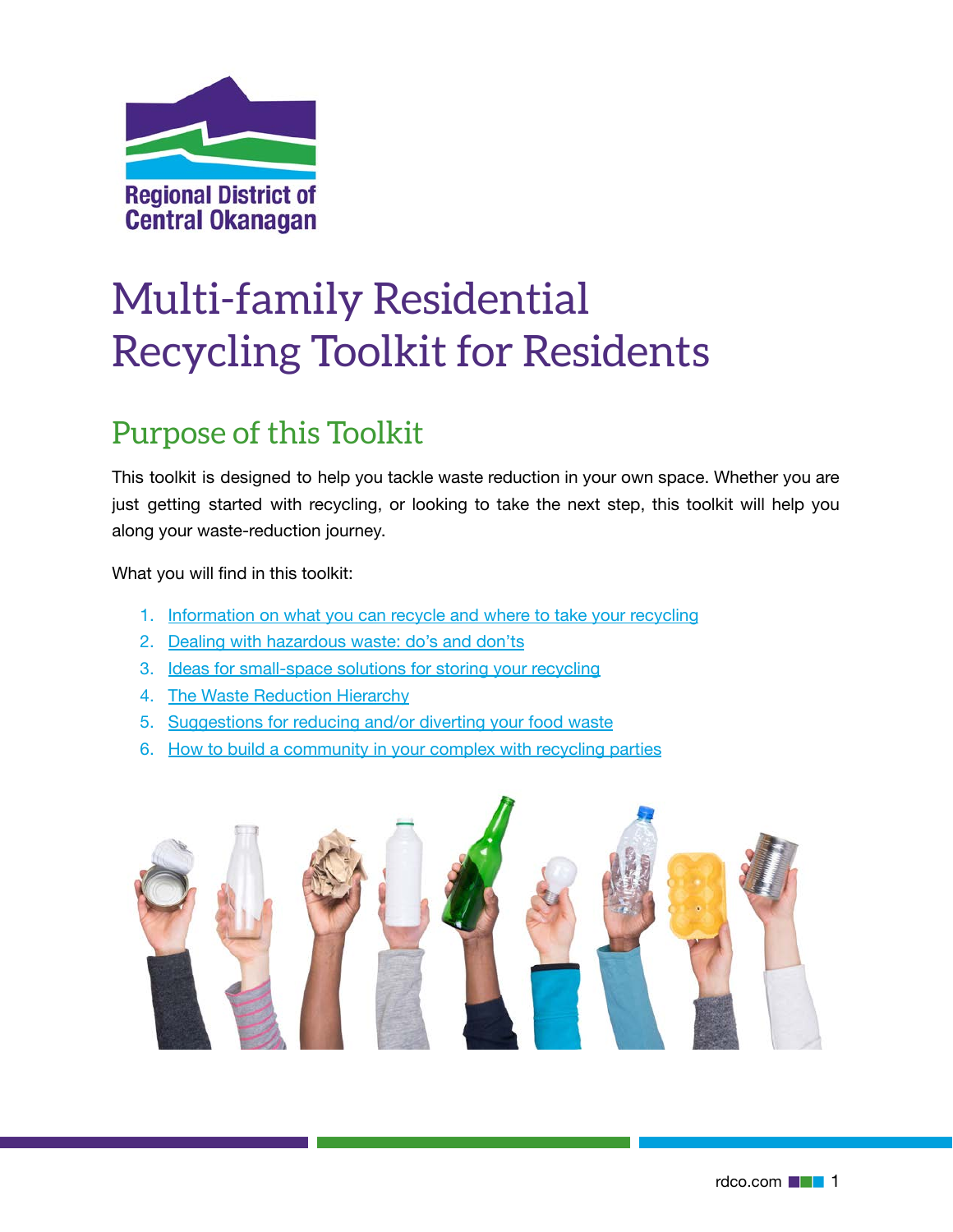## <span id="page-1-0"></span>Table of Contents

a sa salawan na katalog sa sang

×

| <b>Purpose of this Toolkit</b>                                            |                |
|---------------------------------------------------------------------------|----------------|
| <b>Table of Contents</b>                                                  | $\mathbf{2}$   |
| <b>Six Steps To Improve Your Recycling Practices</b>                      | 3              |
| 1. Figure Out What to Recycle (and Where)                                 | 3              |
| 2. Learn the Do's and Don'ts of Hazardous Waste                           | 3              |
| Where do I take my household hazardous waste?                             | 4              |
| A note on tires                                                           | 4              |
| A point about sharps                                                      | 4              |
| 3. Tiny Space? Find Solutions for Storing Your Recycling                  | 5              |
| 4. Follow the 5 R Waste Reduction Hierarchy                               | 6              |
| Reduce waste where you can                                                | 6              |
| Refuse                                                                    | 6              |
| Reduce                                                                    | $\overline{7}$ |
| Repurpose                                                                 | 7              |
| Reuse items instead of disposing of them                                  | $\overline{7}$ |
| Recycle all recyclable materials, either at your building or at the depot | 8              |
| 5. Reduce Your Food Waste & Get Composting                                | 8              |
| Reduce your food waste                                                    | 8              |
| Divert the rest of your food waste from the landfill                      | 9              |
| 6. Engage your Community                                                  | 9              |
| Improve existing recycling programs                                       | 9              |
| Start a Community Depot Recycling "Car Pool"                              | 10             |
| Host a Recycling Information party                                        | 10             |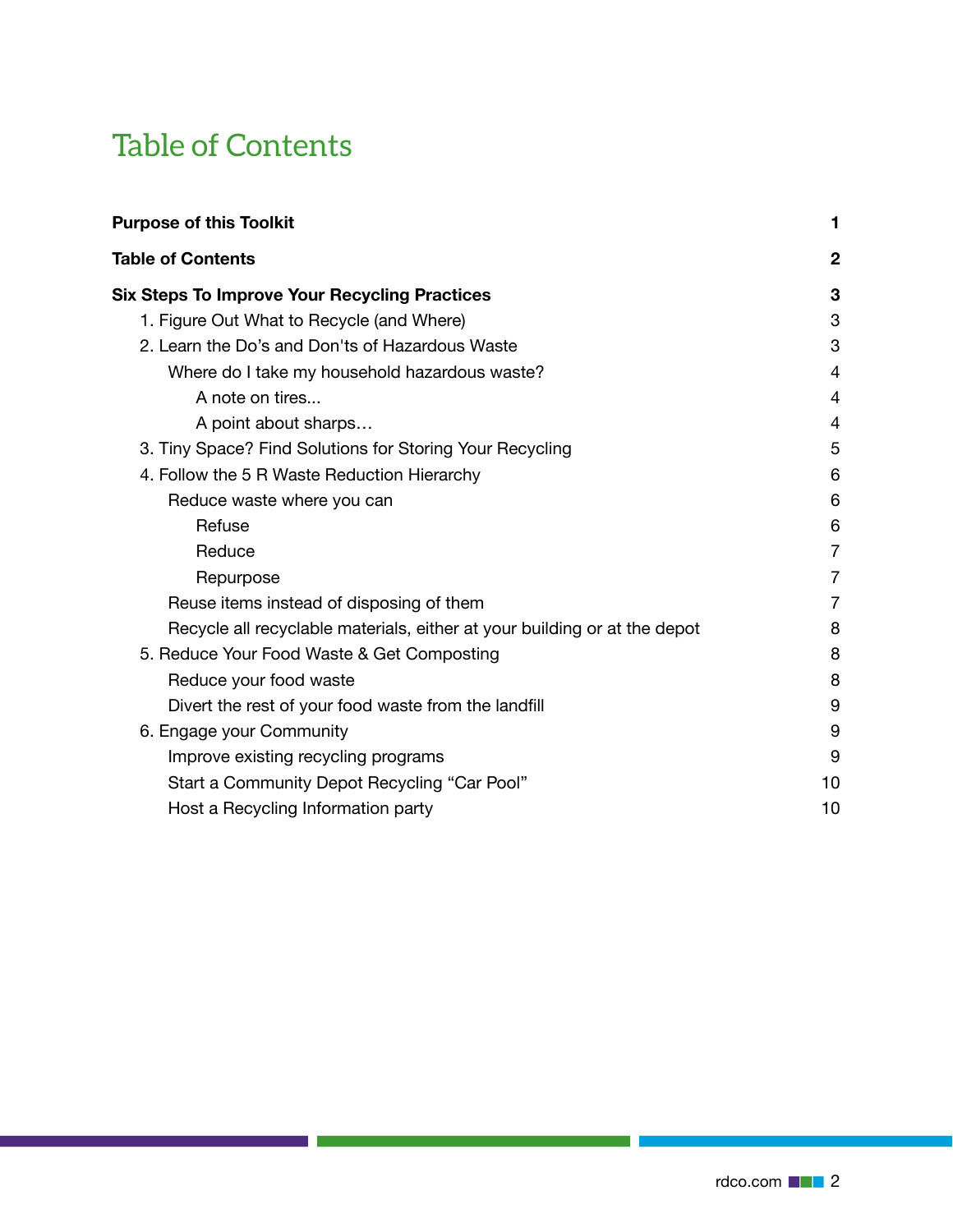## <span id="page-2-2"></span>Six Steps To Improve Your Recycling Practices

## <span id="page-2-0"></span>1. Figure Out What to Recycle (and Where)

The first step to achieving good recycling is to know what to recycle and where to take it. Most buildings will have some kind of recycling program in place, whether it is a cardboard-only program or one that resembles the RecycleBC program.

→ **Check your buildings' bins or recycling area** for posters to identify what you can recycle in your building.

→ If the recycling options at your building are limited, you can drop off your clean and sorted recyclables at one of several [Recycle BC Depot locations](https://recyclebc.ca/where-to-recycle/find-depot/) throughout the Central Okanagan. You can also bring glass, styrofoam, soft plastics, and refundables to these depots.

*Curious about what happens to your recycling once it's taken away?* To learn more about what happens to recyclables, check out RecycleBC's [What Happens to My Recycling](https://recyclebc.ca/what-happens-to-my-recycling-post-collection/).

## <span id="page-2-1"></span>2. Learn the Do's and Don'ts of Hazardous Waste

There may be items you need to dispose of that are not accepted in either your building's recycling or garbage programs, such as *household hazardous waste*. This is defined as, *"Leftover products that contain corrosive, toxic, flammable or reactive components."* Household hazardous wastes can be flammable and/or contain toxins such as mercury, lead, and cadmium, which pose risks to human health and the environment if disposed of incorrectly. **Household hazardous waste** include:

- Paint
- Cleaners, degreasers, etc.
- Aerosols
- Pesticides, fertilizers, pool chemicals
- Batteries
- Fluorescent light bulbs and tubes
- Thermostats, smoke detectors, etc.
- Propane tanks
- Electronics (anything with a power cord including: cell phones, smart devices, used cables, tvs, computers, home office equipment, small appliances, etc.)





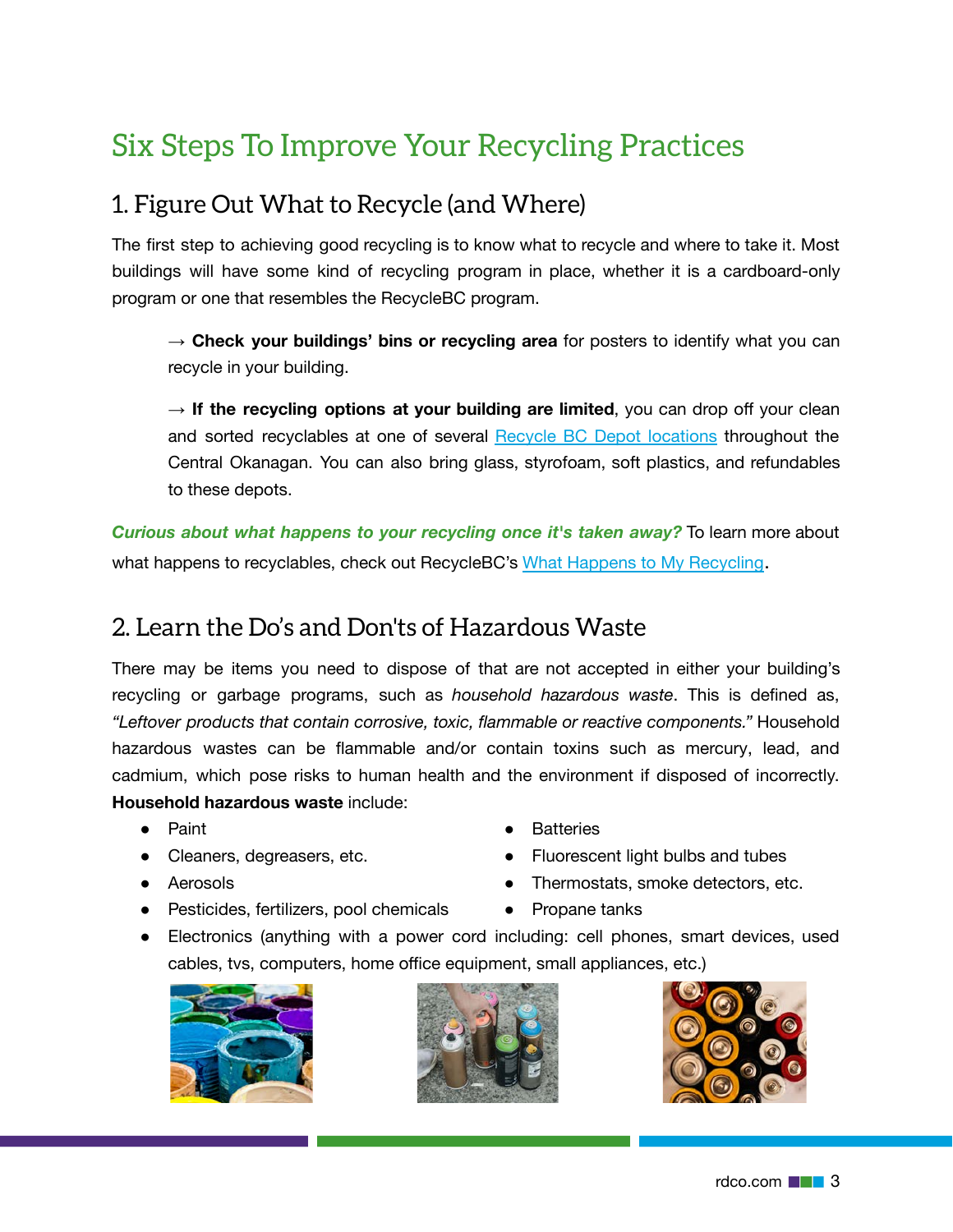For more information on what is and is not accepted as household hazardous waste, please download the RDCO Household Hazardous Waste Brochure [here.](https://www.rdco.com/en/living-here/resources/Waste-Reduction/Documents/HHW_Brochure.pdf)

- ✓ **DO:**
- Keep hazardous materials in original containers.
- Secure any hazardous liquids in containers with tight-fitting lids; keep upright to prevent spills.
- Label your waste as clearly as possible (to the best of your ability).

#### ✗ **DO NOT:**

- Dispose of any of the above-listed materials in either your garbage or recycling.
- Mix chemicals.
- Pack items in large plastic bags.

#### <span id="page-3-0"></span>Where do I take my household hazardous waste?

Household hazardous waste can be collected and brought to various locations across the RDCO; check [here](http://rdco.com/hazwaste) for where to drop off different hazardous materials.

#### <span id="page-3-1"></span>A note on tires...

Please bring *used tires* to local tire shops, the **Glenmore Landfill** or the **Westside Residential Waste Disposal & Recycling Centre**.

#### <span id="page-3-2"></span>A point about *sharps*…

*Hypodermic needles* should never be disposed of in the garbage or recycling. These *sharps* pose a serious bio-hazard to anyone that may come into contact with them after disposal, including residents, maintenance staff, haulers, truck drivers, waste auditors, recycling sorters and landfill staff. It is important for residents to understand proper disposal procedures. Interior Health (IH) supports the Central Okanagan to keep sharps out of the garbage by:

- Accepting used sharps at all IH public health, primary care, mental health, and substance use sites.
- Providing needle disposal boxes for personal use at these *Kelowna* locations:
	- $\rightarrow$  Interior Health Community Health & Services Centre (505 Doyle Ave)
	- $\rightarrow$  Kelowna RCMP Detachment (1190 Richter St)
	- $\rightarrow$  Outreach Urban Health Centre (455 Leon Ave)
	- $\rightarrow$  Rutland Community Policing Office (115 McIntosh Rd)
- Many pharmacies will accept sharps for proper disposal: please call ahead to confirm that your pharmacy will accept sharps from you.
- **● For more information, please visit Interior Health's Safe Needle Disposal [website](https://www.interiorhealth.ca/sites/default/files/PDFS/safe-needle-disposal-best-practices.pdf).**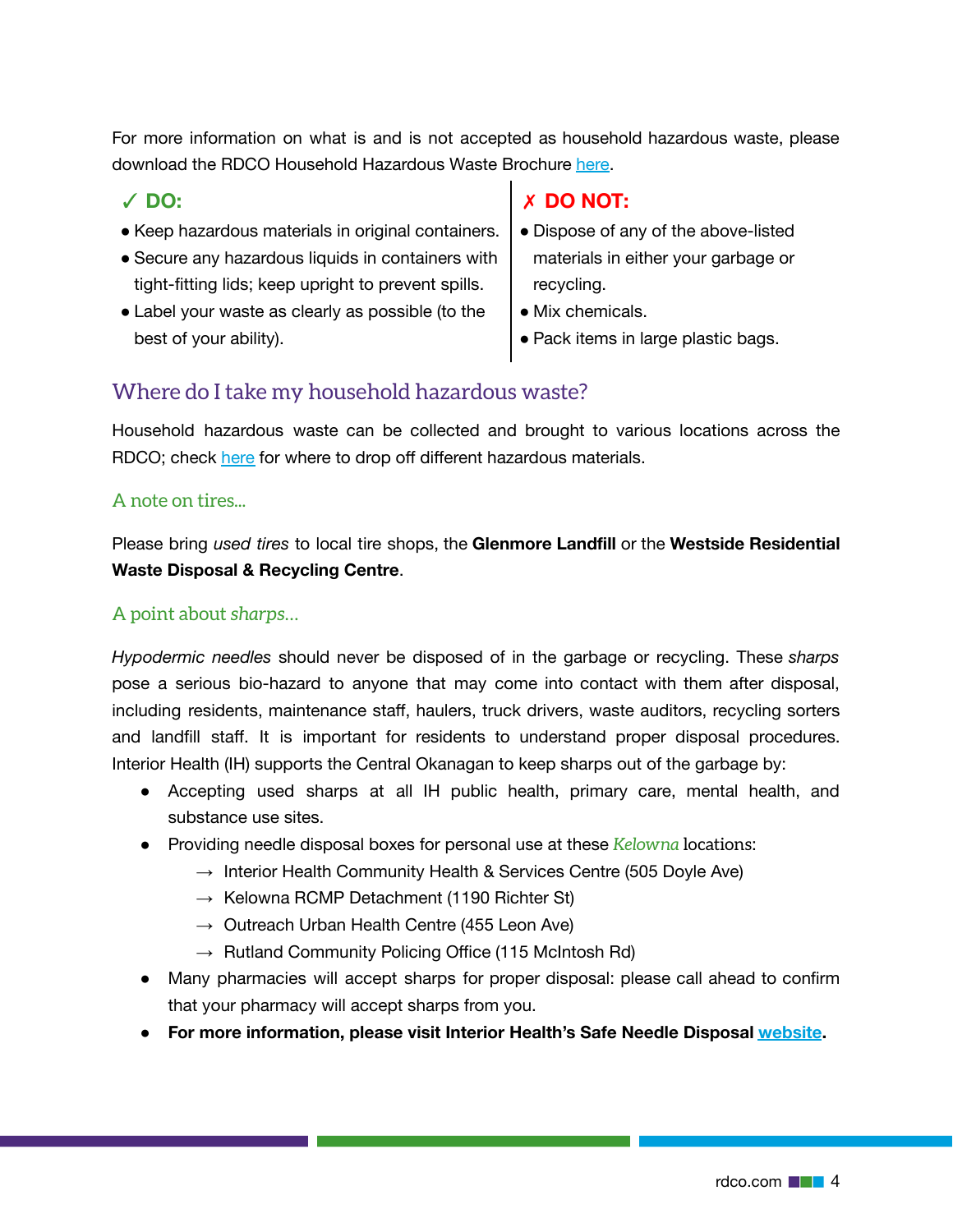## <span id="page-4-0"></span>3. Tiny Space? Find Solutions for Storing Your Recycling

Living in an apartment, condo, or townhome can mean having limited storage space for your garbage and recycling, but there are many creative storage solutions out there, several of which are **DIY ("Do It Yourself")**. Here are some ideas:







#### **DIY Pantry Recycling Organizer<sup>1</sup> Transform a Drawer into a Recycling Centre<sup>2</sup>**



**Milk Crates for your Recycling<sup>3</sup> Easy DIY Home Recycling Centre<sup>4</sup>**



**Create a Hidden Recycling Storage Station under a Bench<sup>5</sup> <sup>6</sup> <sup>7</sup>**



<sup>1</sup> <https://www.manmadediy.com/1255-how-to-diy-pantry-recycling-center-makeover/?chrome=1>

<sup>&</sup>lt;sup>2</sup> <http://jeffgilmanwoodworking.com/portfolio-item/storage-ideas/>

<sup>3</sup> <https://www.diyncrafts.com/29250/repurpose/20-diy-home-recycling-bins-that-help-you-organize-your-recyclables>

<sup>4</sup> <http://www.laurasplans.com/2014/10/easy-diy-home-recycling-center.html>

<sup>5</sup> <https://www.ana-white.com/community-projects/double-bin-trash-and-recycling-bin>

<sup>6</sup> <https://projectophile.net/2014/06/04/glamorous-up-cycled-recycling-center/>

<sup>7</sup> <https://www.diyncrafts.com/29250/repurpose/20-diy-home-recycling-bins-that-help-you-organize-your-recyclables>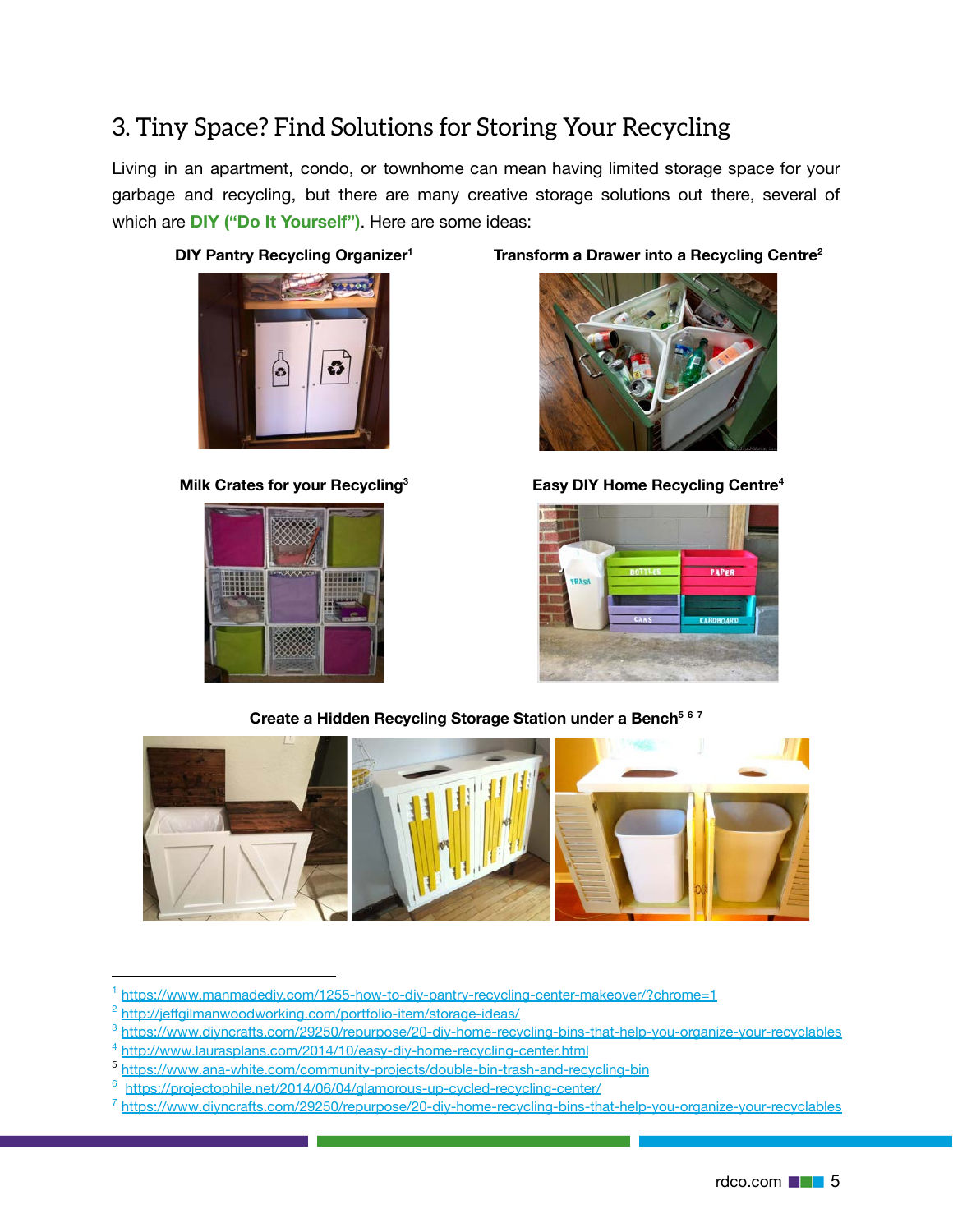## <span id="page-5-0"></span>4. Follow the 5 R Waste Reduction Hierarchy



According to BC's 5 R [pollution prevention hierarchy](https://www2.gov.bc.ca/gov/content/environment/waste-management/zero-waste), *Recycle* is one of the last options for reducing your waste.

#### <span id="page-5-1"></span>**Reduce** waste where you can

This can include refusing to create waste in the first place or repurposing items. Why not start with the following ideas?

#### <span id="page-5-2"></span>Refuse

- **●** Buy food "unpackaged" where possible (loose fruit versus in mesh bags), or buy in bulk to minimize the total amount of packaging purchased.
- **●** Bring reusable shopping bags with you when you shop, wherever you shop.
- **●** If you prefer to bag your produce, bring your own reusable produce bags, rather than using the single-use plastic bags available in produce sections.
- **●** If you forget to bring your reusable bags, consider if you really need one:
	- $\rightarrow$  Can you bring your items to your car loose in the shopping cart?
	- $\rightarrow$  Can you carry the items you've purchased, using your pockets, jacket, purse, or backpack?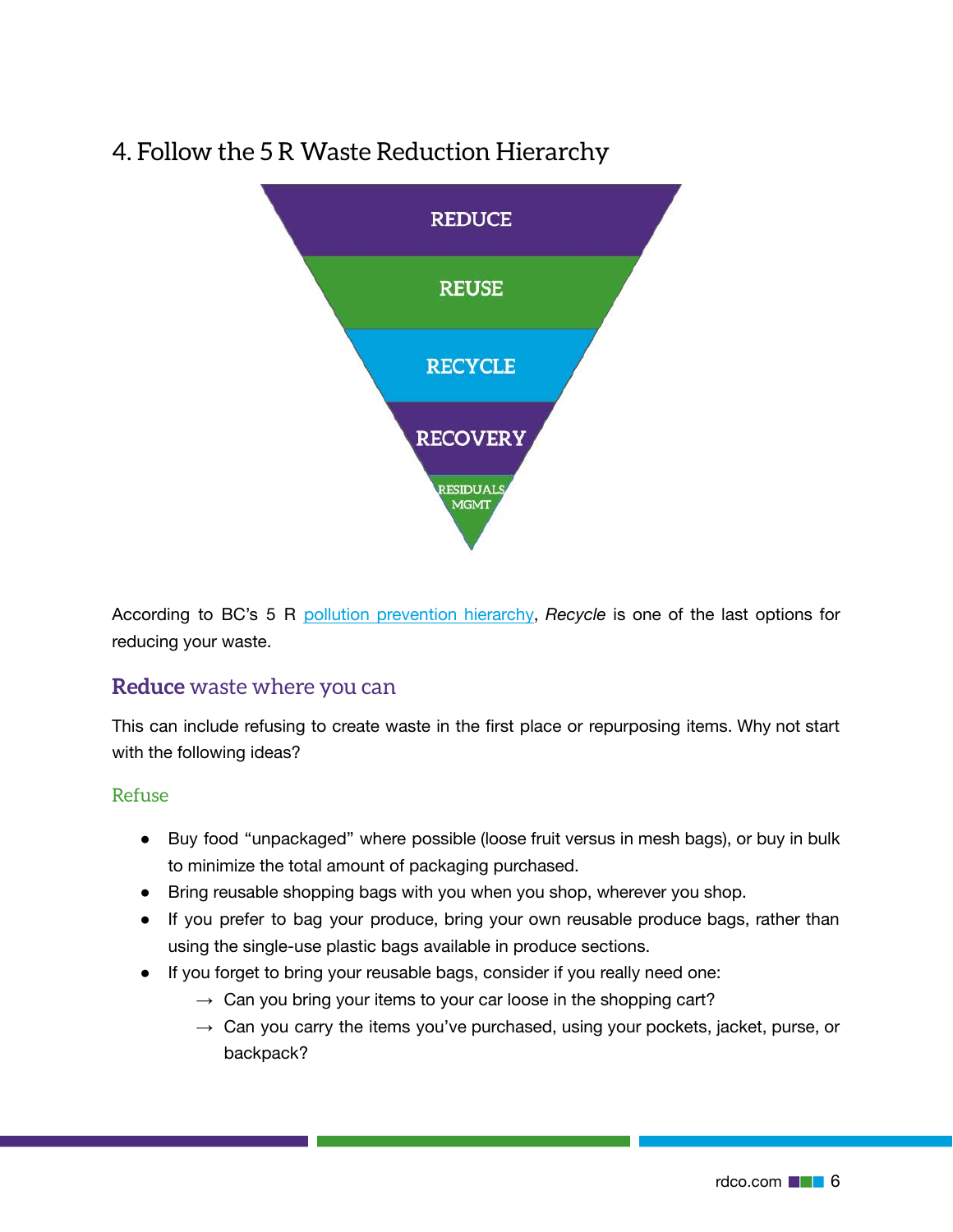- $\rightarrow$  Ask the staff for a box boxes are not always available or easily accessible, but it doesn't hurt to ask, as most buildings will have a recycling program for cardboard.
- **●** Keep a waste-free lunch kit (utensils and a cup or mug should get you started) in your car, your desk, or your purse/backpack/briefcase to use for lunches on the go.
- **●** Choose to sit-in at coffee shops and restaurants instead of taking your coffee or food to go. If you must take out, BYO (Bring Your Own) mug or food containers (check with the establishment beforehand to confirm they are accepting these types of containers).
- **●** Request "no straw" while dining out or "no utensils, condiments, or bags" when ordering takeout.

#### <span id="page-6-0"></span>Reduce

- **●** Combine online shopping orders with friends or neighbours to lessen the amount of packaging materials coming into your space.
- **●** Shop at stores committed to selling no or low waste products, and shop in bulk where you can.

#### <span id="page-6-1"></span>Repurpose

- **●** Use old takeout or other food containers (e.g. yogurt, hummus, etc.) to store odds and ends. These could become a place to store pens, craft supplies, nuts and bolts, etc.
- **●** Use old jars or cans, mugs or bowls to plant flowers or herbs.
- **●** Cut up old t-shirts to use as rags.
- **●** Use newspapers as gift wrap.

#### <span id="page-6-2"></span>**Reuse** items instead of disposing of them

- **●** Wash out takeout containers and reuse them to pack lunches or store leftovers in the fridge.
- **●** Bring clean, intact plastic grocery bags for reuse on your next grocery store trip.
- **●** Take part in the RDCO's [Trunk Sale](https://www.rdco.com/en/living-here/annual-programs-and-events.aspx#Trunk-sale) the Central Okanagan's largest Reuse Event/Garage Sale.
- **●** The RDCO's [Repair Cafe](https://www.rdco.com/en/living-here/annual-programs-and-events.aspx#Repair-caf) events can give your broken items a second chance. Volunteer specialists are on hand to help you repair small appliances, electrical items, bikes, sewing or mending clothing, ceramics, computers, clocks, and much more.
- **●** Donate items in good condition to charity shops.
- **●** Sell items in second hand markets, like Castanet and Facebook Marketplace, or at consignment shops throughout the Central Okanagan.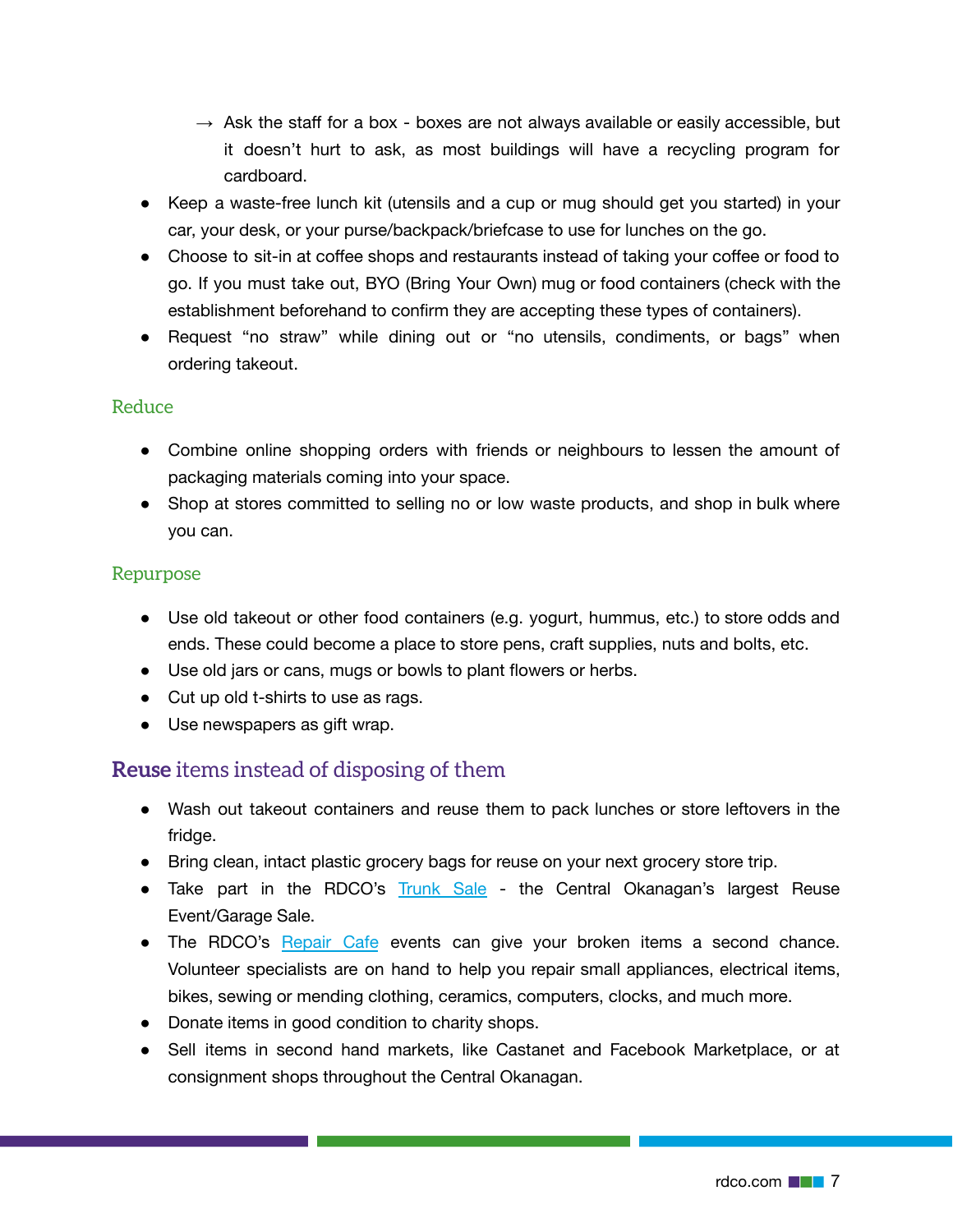- **●** Hold an annual clothing swap with friends and family: everyone can bring the clothing they no longer wear and swap it for new-to-you items.
- **●** While it can be enticing to invest in new containers or fancy, zero-waste items, consider reusing what you already have (they may not be as pretty, but they are free and functional):
	- $\rightarrow$  Reuse your old, plastic dish soap bottle when buying dish soap in bulk.
	- $\rightarrow$  Reuse intact Tupperware or takeout containers for leftovers and other items (be sure to avoid heating these types of containers to extend their life and protect your health).
	- $\rightarrow$  Gather together a few utensils from your drawer and create a DIY utensil travel kit for on-the-go eating.

#### <span id="page-7-1"></span>**Recycle** all recyclable materials, either at your building or at the depot

Remember, *Recycling* is one of the last options for reducing your waste! However, when you need to recycle, go back to *[Step 1: Figure Out What to Recycle \(and Where\)](#page-2-0)*, which will help you find which recyclables go into which stream and where the nearest depot location is.

### <span id="page-7-0"></span>5. Reduce Your Food Waste & Get Composting

#### <span id="page-7-2"></span>**Reduce** your food waste

- **Eat what you buy**. Making a weekly meal plan and grocery list will help ensure that you buy what you need and that you use what you buy.
	- $\rightarrow$  Did you know: This can help you save money by lowering your grocery bills too.
- **Save your veggie scraps.** Store vegetable scraps in a container in your freezer; when the container is full, throw the contents into a pot of water and let it simmer away for a few hours to make homemade soup broth.
- **Store leftovers** in clear containers at the front of your fridge, or on a designated shelf so they do not get ignored. Plan to eat leftovers for lunch or have one night a week to eat leftovers, either as they are or re-imagined in a new dish. Leftover vegetables are great for making salads or a stir-fry.
- **Check out [Love Food, Hate Waste Canada](https://lovefoodhatewaste.ca/)** for great tips on how to reduce your food waste.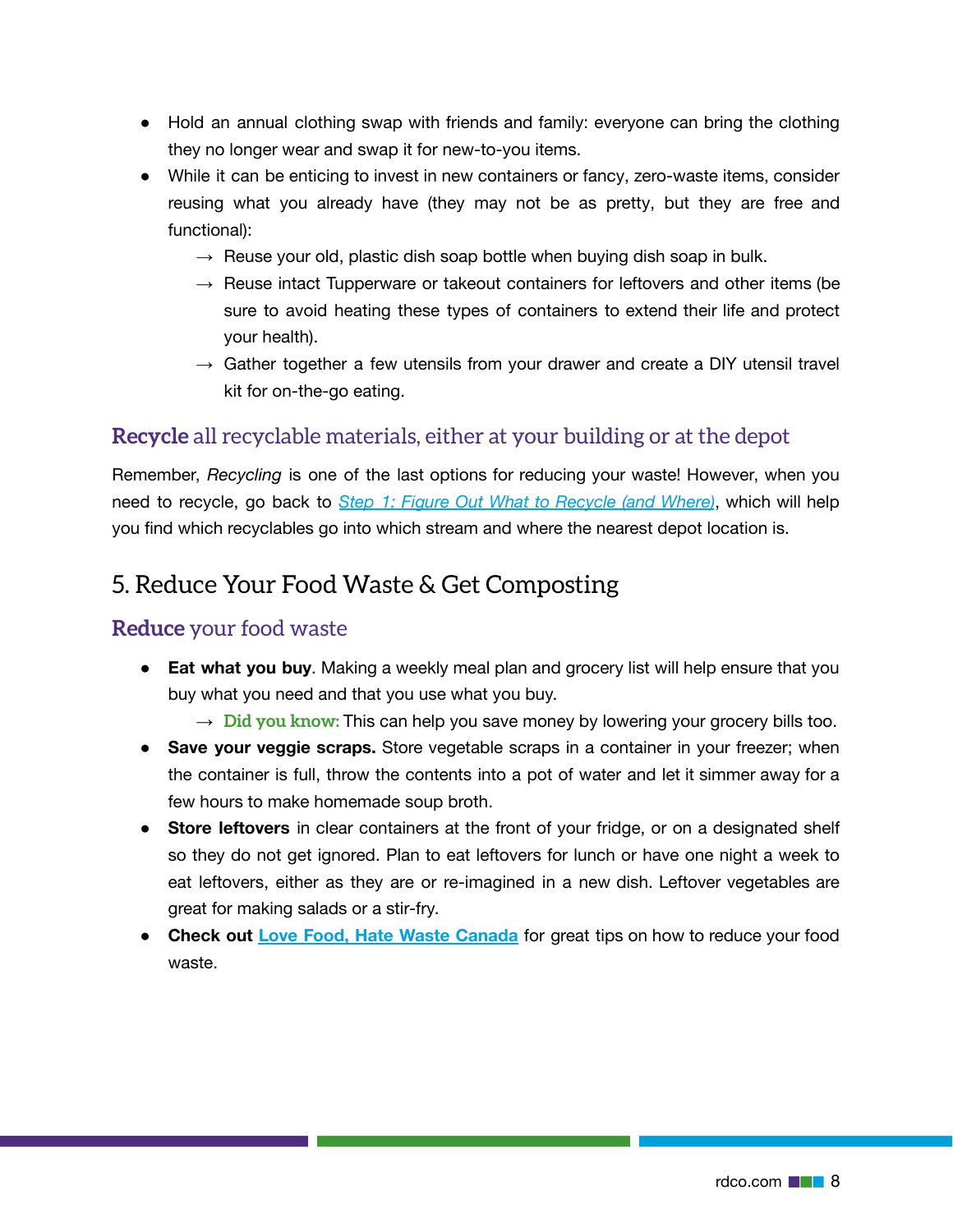### <span id="page-8-1"></span>**Divert** the rest of your food waste from the landfill

- **Get a vermicomposter:** Vermicomposting is composting aided by worms, where the worms process the food scraps into a rich soil amendment. This is an indoor solution that takes up minimal space and can be used year-round. To create your own worm-composter, visit the [RDCO website.](https://www.rdco.com/en/living-here/resources/Documents/CompostingWormBrochure.pdf)
- **Phone-a-friend:** If you live in a condo but have friends or work colleagues with a backyard composter or chickens, ask if you can give them your kitchen waste.
- **Check out gadgets** that can convert your food waste to compost right in your home.
- **Drop off your compost (or have it picked up):** There are several businesses in the Central Okanagan that accept compost drop-offs (or that offer compost pick-up for a fee). See below for contact details and more information.

| <b>Business Name</b>                              | <b>Phone Number</b> | Website                                                  |
|---------------------------------------------------|---------------------|----------------------------------------------------------|
| Chickpeace Zero Waste Refillery<br>Kelowna, BC    | (250) 317-7217      | https://chickpeaceplanet.com/<br>pages/compost-with-us-1 |
| <b>FILL Kelowna's Refill Store</b><br>Kelowna, BC | (778) 692-3455      | https://fillkelowna.ca/products/<br>compost-program      |
| LC Compost<br>Lake Country, BC                    | $(250)$ 575-2808    | https://lccompost.wixsite.com/<br>website                |

## <span id="page-8-0"></span>6. Engage your Community

Once you have made strides in improving your own waste reduction and recycling efforts, why not engage your community to take things one step further?

#### <span id="page-8-2"></span>Improve existing recycling programs

- Speak with your landlord, property manager or strata council about making improvements to your building's recycling program:
	- $\rightarrow$  Suggest expanding your existing recycling program to take additional items, or about starting new programs for depot items or compostables that are serviced by commercial haulers.
	- $\rightarrow$  Offer to put up signage to help residents better understand the recycling program in place.